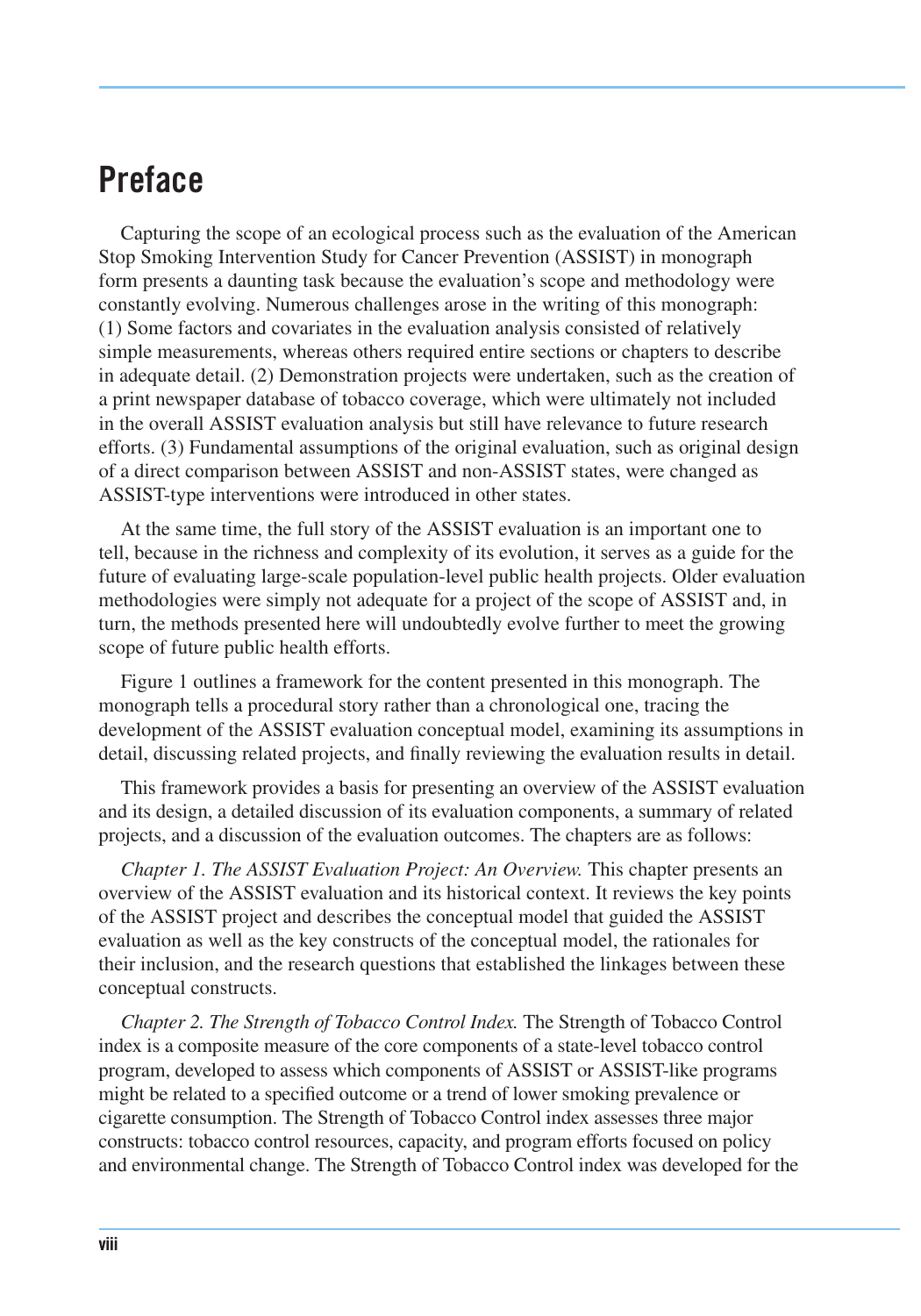

 ASSIST evaluation but has demonstrated applicability for other evaluations, such as the Robert Wood Johnson Foundation's SmokeLess States National Tobacco Policy Initiative. The Strength of Tobacco Control index is now being used to compare tobacco control programs across the United States. This chapter describes the creation of the Strength of Tobacco Control index, details its descriptive characteristics, and provides examples of how it may be used to assess and improve state-based tobacco control programs.

*Chapter 3. Measuring Policy and Legislative Changes.* The implementation of legislative changes that would promote a tobacco-free social norm and environments was a critical objective of the ASSIST project. The ASSIST evaluation assessed changes in state and local clean indoor air laws as a component of the Initial Outcomes Index. This chapter describes the methods used to track and measure these legislative changes. A longitudinal comparison of clean indoor air legislation in ASSIST and non-ASSIST states is also provided.

*Chapter 4. Initial Outcomes Index.* Changes in policy occur and can be measured before changes in individual behavior. An Initial Outcomes Index was developed to assess the policy outcomes of the states' tobacco control efforts. This chapter describes the variables used in this index and the methods used to create it.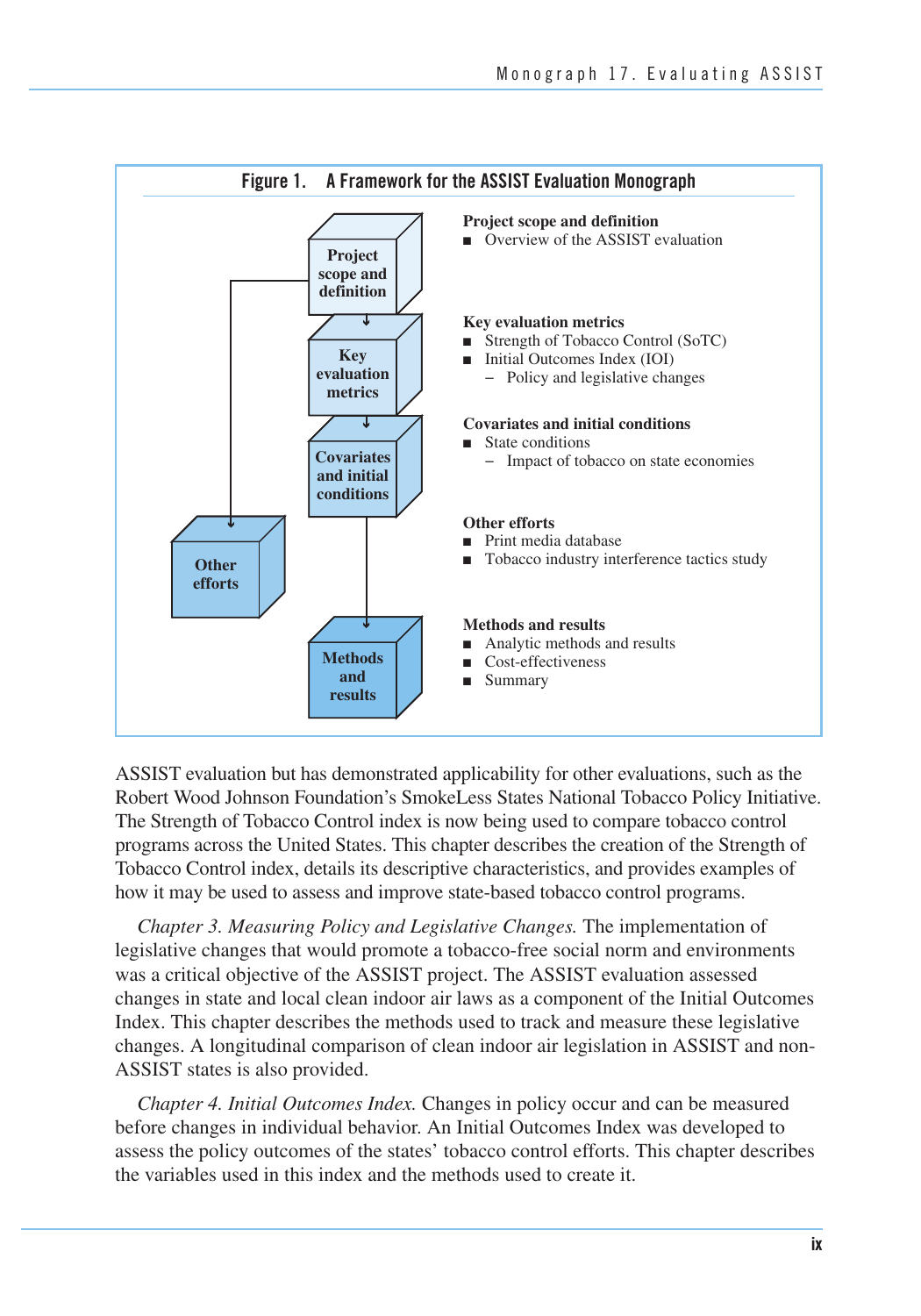*Chapter 5. State Facilitating Conditions and Barriers to Implementation of Tobacco Control Programs.* Tobacco growing and production can profoundly affect the adoption of policy-based tobacco control interventions, as evidenced by substantial differences between tobacco-producing states and nonproducing states in areas such as tobacco taxes and the adoption of tobacco control policies. This chapter outlines the issues and assumptions leading to the development of a state-level variable representing the economic dependence of states on tobacco growing and manufacturing, for use as a covariate in the ASSIST evaluation regression analyses as part of the measures of state conditions.

*Chapter 6. Measuring the Impact of Tobacco on State Economies.* State differences in population demographics, and economic, political, social, cultural, and geographic factors can affect the likely acceptance, implementation, and outcomes of a state tobacco control program. This chapter describes these factors and how they might affect an evaluation of a tobacco control program, together with a discussion of which factors were used as part of the ASSIST evaluation. In addition, potential measurement techniques for other factors are suggested for use in future evaluations.

*Chapter 7. The ASSIST Newspaper Tracking System.* Media advocacy was one of the three principal interventions of the ASSIST model. An analysis of the amount and type of newspaper media coverage potentially attributable to media advocacy interventions was one approach used to evaluate their success. This chapter describes a state-level index to measure newspaper coverage of the four ASSIST priority policy areas clean indoor air, restrictions on minors' access to tobacco, excise tax increases, and restrictions on tobacco advertising and promotion. Although this index was not used in the ASSIST evaluation, the chapter demonstrates its potential value for future analyses.

*Chapter 8. Evaluating Tobacco Industry Tactics as a Counterforce to ASSIST.*  Tobacco industry efforts to counter tobacco control initiatives are not typically taken into account when tobacco control programs are evaluated, even though counterefforts constitute a strong force that impedes achievement of tobacco control intervention objectives. In this chapter, examples of tobacco industry efforts to counter ASSIST and other state tobacco control programs are provided from the peer-reviewed literature and tobacco industry documents. While the inherent difficulty of measuring these counterefforts ultimately precluded their use in the ASSIST evaluation model, the chapter discusses the impediments to creating a tobacco industry effort measure and potential solutions for overcoming these impediments.

 *Chapter 9. Final Outcomes: Analytical Methods and Results.* The final outcomes of the ASSIST evaluation are cigarette smoking prevalence and per capita cigarette consumption at the end of the intervention. This chapter describes the methodology and statistical techniques used to assess the final outcomes and discusses the evaluation results.

*Chapter 10. Cost-effectiveness of ASSIST.* This chapter uses standard econometric techniques to assess the cost-effectiveness of the ASSIST project. The standard